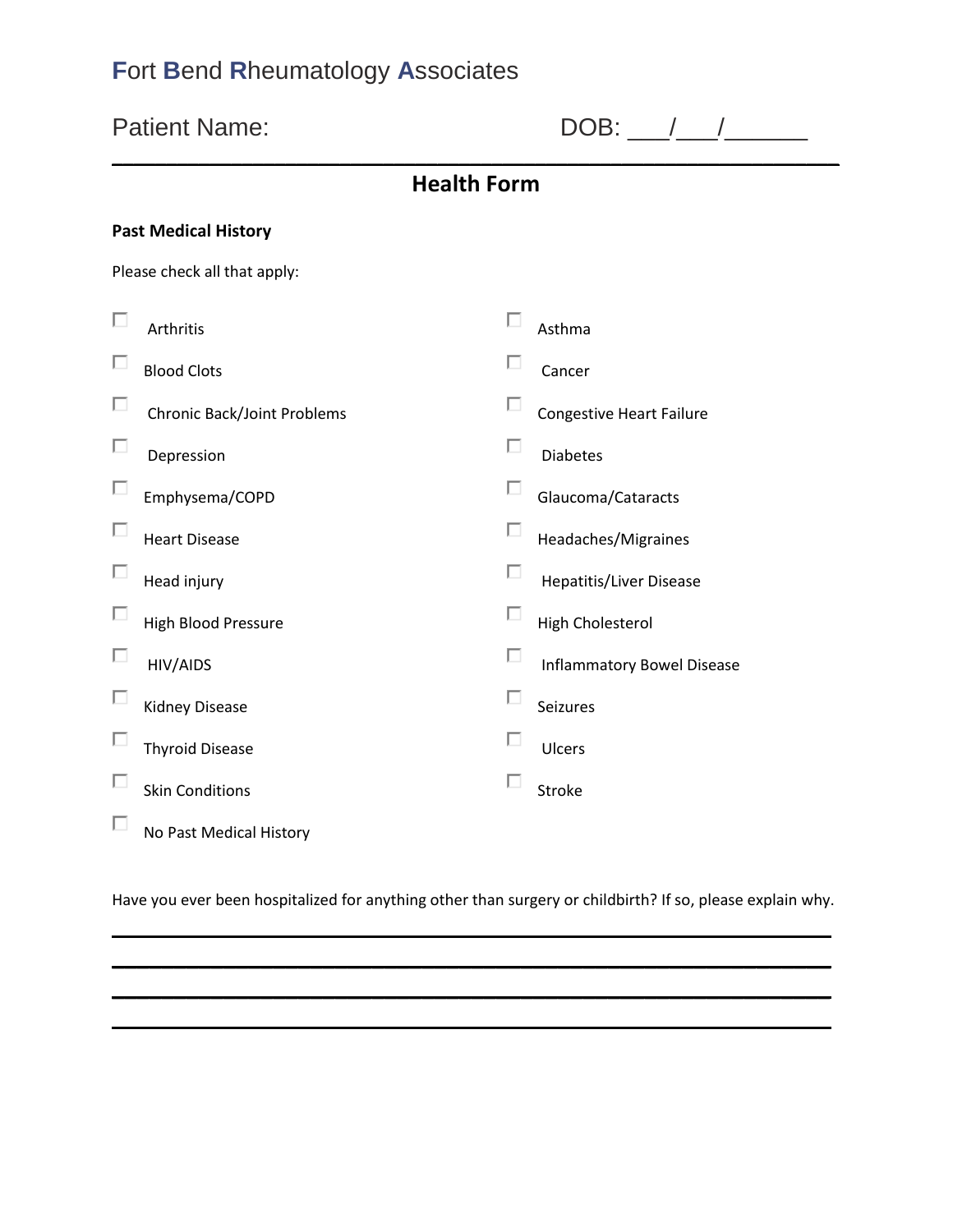| <b>Patient Name:</b>                                                             |                      |
|----------------------------------------------------------------------------------|----------------------|
| <b>Surgeries</b><br>Please check if you have had any of the following surgeries: |                      |
| <b>Cardiac Surgery/Vascular:</b>                                                 |                      |
| Heart Valve Replacement<br>ш                                                     | Heart Bypass Surgery |
| <b>General Surgery:</b>                                                          |                      |
| Appendix Removed                                                                 | Hernia               |

|      | OCHCLAI JULKCI Y.                   |                           |   |                         |
|------|-------------------------------------|---------------------------|---|-------------------------|
|      | Appendix Removed                    | Hernia                    |   | <b>Tonsils Removed</b>  |
|      | Spleen Removed                      | Stomach                   |   | Gallbladder Removal     |
|      | Colon                               |                           |   |                         |
|      | <b>Skeletal/Orthopedic Surgery:</b> |                           |   |                         |
|      | <b>Back Surgery</b>                 | <b>Bone/Joint Surgery</b> | ш | <b>Fracture Repair</b>  |
| Eye: |                                     |                           |   |                         |
|      | Glaucoma Surgery                    | <b>Cataract Surgery</b>   |   |                         |
|      | <b>Female Surgery:</b>              |                           |   |                         |
|      | Mastectomy                          | П<br>Lumpectomy           |   | <b>Cesarean Section</b> |
|      | <b>Tubal Ligation</b>               | Hysterectomy<br>ш         |   | <b>Ovaries Removed</b>  |
|      | <b>Male Surgery:</b>                |                           |   |                         |
|      | Vasectomy                           | <b>Prostate Surgery</b>   |   |                         |

**\_\_\_\_\_\_\_\_\_\_\_\_\_\_\_\_\_\_\_\_\_\_\_\_\_\_\_\_\_\_\_\_\_\_\_\_\_\_\_\_\_\_\_\_\_\_\_\_\_\_\_\_\_\_\_\_\_\_**

**\_\_\_\_\_\_\_\_\_\_\_\_\_\_\_\_\_\_\_\_\_\_\_\_\_\_\_\_\_\_\_\_\_\_\_\_\_\_\_\_\_\_\_\_\_\_\_\_\_\_\_\_\_\_\_\_\_\_**

**\_\_\_\_\_\_\_\_\_\_\_\_\_\_\_\_\_\_\_\_\_\_\_\_\_\_\_\_\_\_\_\_\_\_\_\_\_\_\_\_\_\_\_\_\_\_\_\_\_\_\_\_\_\_\_\_\_\_**

**\_\_\_\_\_\_\_\_\_\_\_\_\_\_\_\_\_\_\_\_\_\_\_\_\_\_\_\_\_\_\_\_\_\_\_\_\_\_\_\_\_\_\_\_\_\_\_\_\_\_\_\_\_\_\_\_\_\_**

Patient Name: DOB: \_\_\_/\_\_\_/\_\_\_\_\_\_

 $\mathcal{L} = \{ \mathcal{L} \mid \mathcal{L} \in \mathcal{L} \}$ 

Have you had other surgeries not listed here? If so, what surgeries?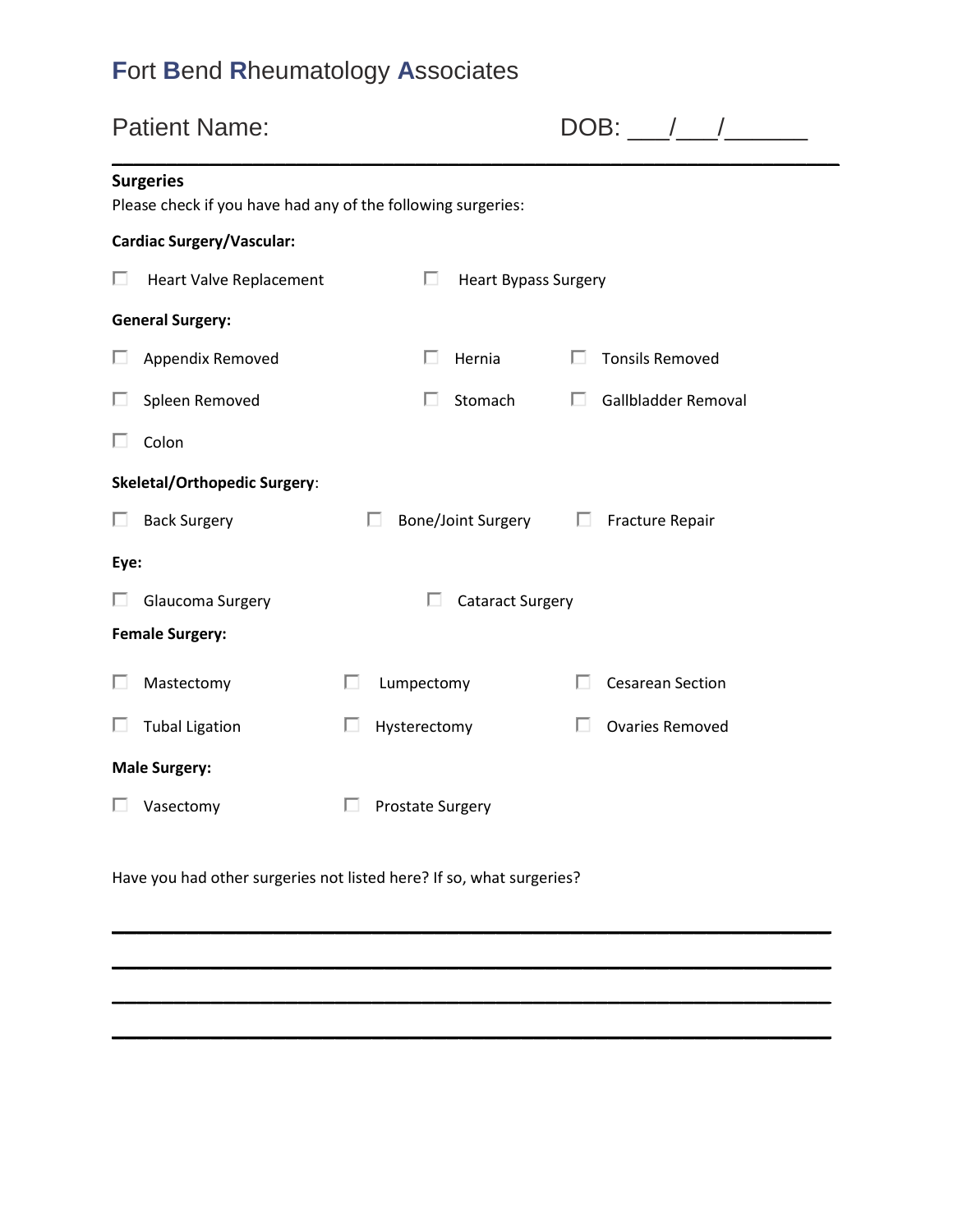| <b>Patient Name:</b> |                                                                 |   |                                |   |                                                                                                |  |
|----------------------|-----------------------------------------------------------------|---|--------------------------------|---|------------------------------------------------------------------------------------------------|--|
|                      | <b>Review of System</b>                                         |   |                                |   |                                                                                                |  |
|                      |                                                                 |   |                                |   | Check all symptoms that you are currently experiencing. If you have none, please check "None". |  |
|                      | General:                                                        |   |                                |   |                                                                                                |  |
| ш                    | Recent weight gain $\square$                                    |   | Recent Weight Loss             |   | Fatigue                                                                                        |  |
| ш                    | Weakness                                                        | п | Fever                          |   | Chills                                                                                         |  |
| ш                    | Night sweats                                                    | П | Change in sleeping habits      | ш | Change in appetite                                                                             |  |
| □                    | Swollen Glands                                                  | ш | None                           |   |                                                                                                |  |
|                      | Allergic/Immunologic:                                           |   |                                |   |                                                                                                |  |
| ш                    | Seasonal allergies                                              | П | Urticaria                      |   | None                                                                                           |  |
| <b>Blood:</b>        |                                                                 |   |                                |   |                                                                                                |  |
|                      | Anemia/low blood count $\square$                                |   | <b>Bleeding tendency</b>       |   | Blood clotting problem<br>ш                                                                    |  |
| ш                    | Prior blood transfusion                                         |   | Low PH                         |   |                                                                                                |  |
|                      | Ears, Nose, and Throat:                                         |   |                                |   |                                                                                                |  |
| ш                    | Ear pain/discomfort                                             |   | Ringing in ears<br>ш           |   | Loss/decreased hearing                                                                         |  |
| ш                    | Nosebleeds                                                      |   | Sinus drainage/congestion<br>ш |   | Loss of smell<br>ш                                                                             |  |
| ш                    | <b>Bleeding gums</b>                                            |   | Loss of taste<br>ш             |   | Pain or sores in mouth<br>ш                                                                    |  |
|                      |                                                                 |   | Dryness in mouth               |   | П<br>None                                                                                      |  |
|                      | <b>Endocrine:</b>                                               |   |                                |   |                                                                                                |  |
| ш                    | П<br>Excessively cold<br>Tired/ Sluggish<br>Always thirsty<br>п |   |                                |   |                                                                                                |  |
|                      | Gastrointestinal:                                               |   |                                |   |                                                                                                |  |
| ш                    | Difficulty or pain with swallowing                              |   |                                |   |                                                                                                |  |
|                      | Stomach/Abdominal pain                                          |   |                                |   |                                                                                                |  |
| П                    | Nausea                                                          |   |                                |   |                                                                                                |  |

Vomiting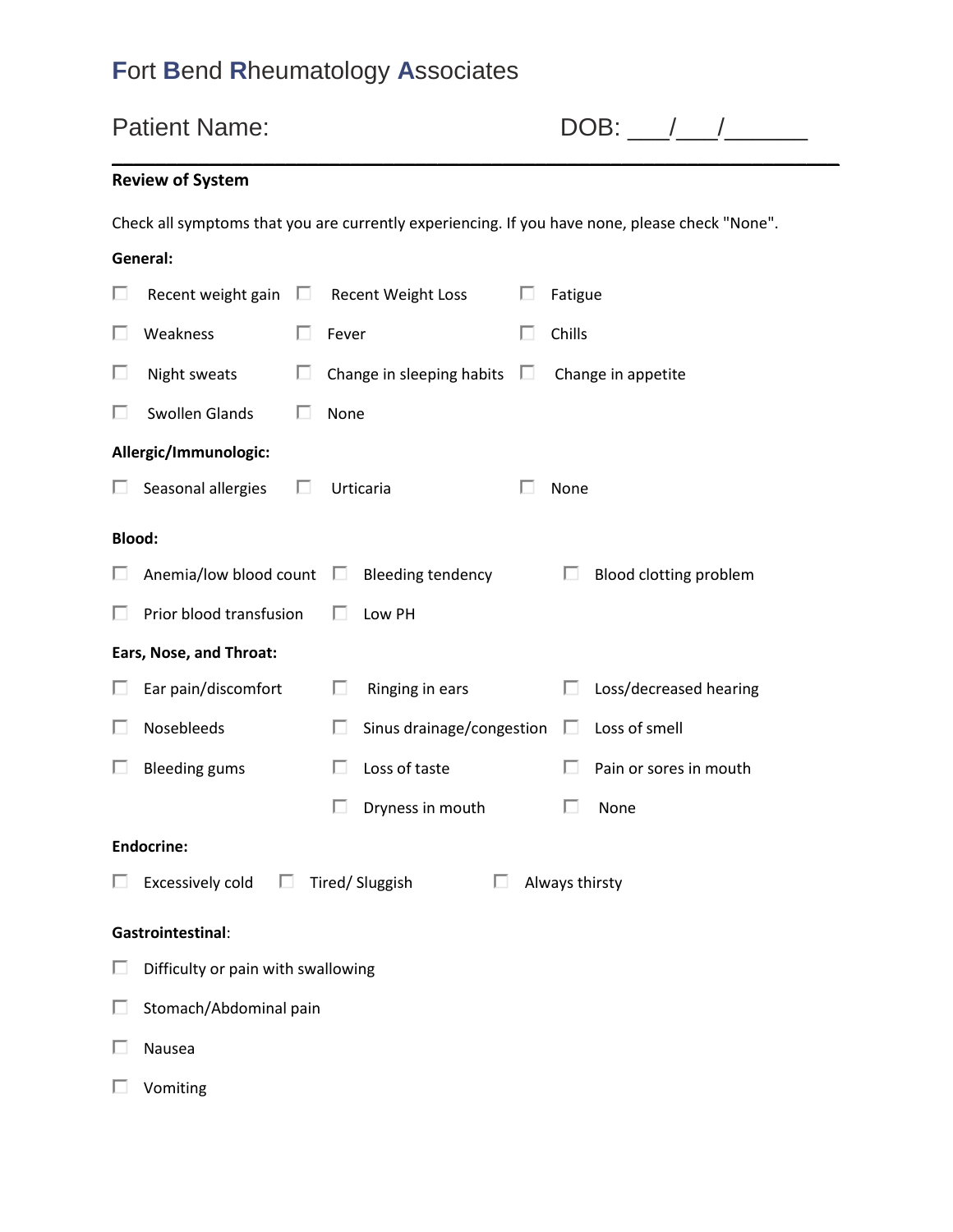| <b>Patient Name:</b> |                                          |   |                              |   | $DOB:$ $\_\_\_\$         |  |  |
|----------------------|------------------------------------------|---|------------------------------|---|--------------------------|--|--|
| ш                    | Heartburn/indigestion                    |   |                              |   |                          |  |  |
| п                    | Bloating/gas                             |   |                              |   |                          |  |  |
| П                    | <b>Blood in stools</b>                   |   |                              |   |                          |  |  |
| П                    | <b>Black stools</b>                      |   |                              |   |                          |  |  |
| П                    | Increasing constipation                  |   |                              |   |                          |  |  |
| п                    | Persistent diarrhea                      |   |                              |   |                          |  |  |
| П                    | Yellow jaundice                          |   |                              |   |                          |  |  |
| п                    | None                                     |   |                              |   |                          |  |  |
| Heart:               |                                          |   |                              |   |                          |  |  |
| П                    | Chest pain/pressure                      | □ | Sudden changes in heart beat | П | Swollen legs or feet     |  |  |
| П                    | High blood pressure                      | ш | Trouble breathing at night   |   | Trouble climbing stairs  |  |  |
| L                    | <b>Heart murmurs</b>                     | П | Pain in legs when walking    | ш | None                     |  |  |
|                      | Kidney/Urine/Bladder:                    |   |                              |   |                          |  |  |
| ш                    | Difficulty urinating                     |   | Pain/burning when urinating  | ப | Cloudy urine             |  |  |
| Ш                    | Blood or Pus in Urine                    | □ | <b>Urinary Frequency</b>     | ш | Wake at night to urinate |  |  |
| L                    | Genital rash/ulcers                      |   | Change in urine stream       | L | None                     |  |  |
| Lungs:               |                                          |   |                              |   |                          |  |  |
| п                    | Cough                                    |   |                              |   |                          |  |  |
| п                    | Difficulty breathing/shortness of breath |   |                              |   |                          |  |  |
| П                    | Hoarseness                               |   |                              |   |                          |  |  |
| □                    | Positive TB test                         |   |                              |   |                          |  |  |
| п                    | Wheezing                                 |   |                              |   |                          |  |  |
| п                    | Spitting up blood                        |   |                              |   |                          |  |  |
| п                    | None                                     |   |                              |   |                          |  |  |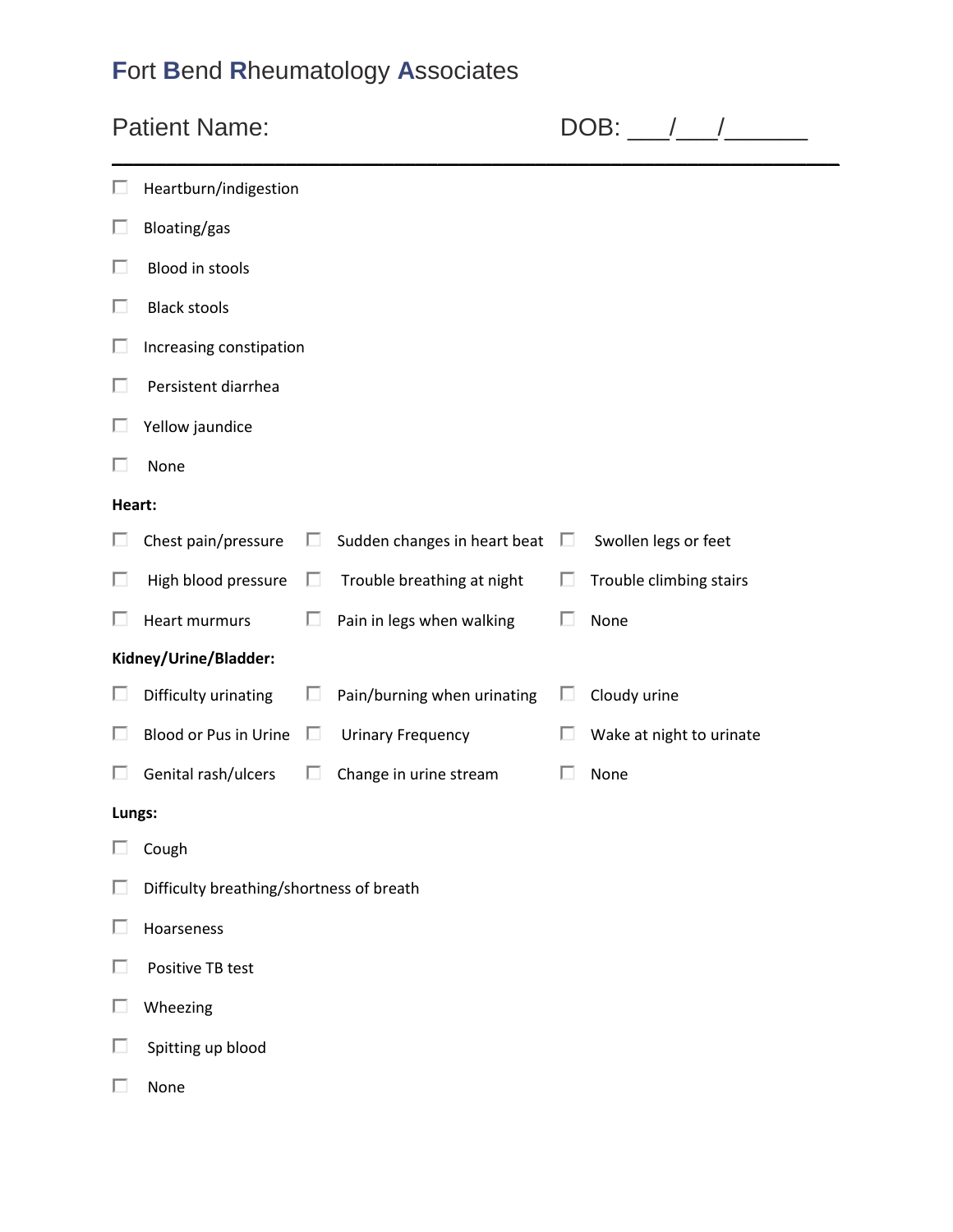| <b>Patient Name:</b> |                               |   | DOB:                           |  |  |
|----------------------|-------------------------------|---|--------------------------------|--|--|
|                      | Muscles/Bones/Joints:         |   |                                |  |  |
| ш                    | Morning stiffness             | П | Muscle weakness/tenderness     |  |  |
| Ш                    | Muscle twitching              | п | Joint swelling                 |  |  |
| Ш                    | Joint Pain                    | Е | Back/Neck Pain                 |  |  |
| ш                    | None                          |   |                                |  |  |
|                      | <b>Nervous System:</b>        |   |                                |  |  |
| ш                    | Headaches                     | п | Dizziness/fainting             |  |  |
| ш                    | Numbness/tingling             | п | Loss of coordination           |  |  |
| ш                    | Sensitivity/pain - Hands/Feet | п | <b>Memory Loss</b>             |  |  |
| ш                    | <b>Tremors</b>                | п | Seizures                       |  |  |
| ш                    | None                          |   |                                |  |  |
|                      | <b>Mental Health:</b>         |   |                                |  |  |
| Ш                    | Nervousness/anxiety           | п | Sleep problems                 |  |  |
| ш                    | Memory loss                   | L | Depression symptoms (sad/blue) |  |  |
| Ш                    | Mood swings                   | L | None                           |  |  |
| Skin:                |                               |   |                                |  |  |
| ш                    | Easy bruising                 |   |                                |  |  |
|                      | Redness                       |   |                                |  |  |
| п                    | Itching                       |   |                                |  |  |
| п                    | Rash                          |   |                                |  |  |
| п                    | Hives                         |   |                                |  |  |
| п                    | Sun sensitive (sun allergy)   |   |                                |  |  |
| п                    | Tightness of skin             |   |                                |  |  |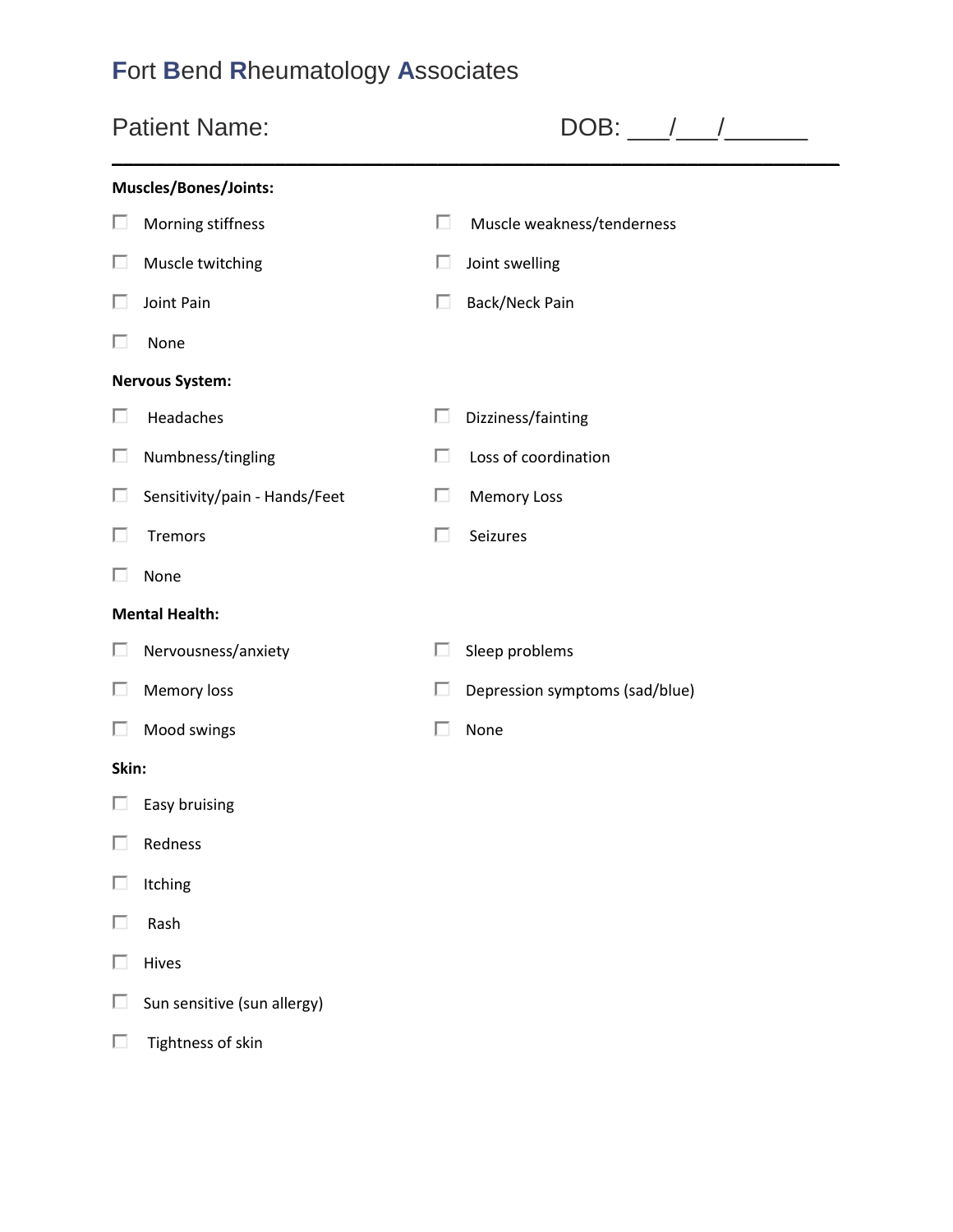#### Patient Name: DOB: \_\_\_/\_\_\_/\_\_\_\_\_\_

|   | Nodules/bumps/boils                        |    |                |  |  |
|---|--------------------------------------------|----|----------------|--|--|
| ш | Hair loss/excess hair growth               |    |                |  |  |
| ш | Color changes of hands or feet in the cold |    |                |  |  |
|   | None                                       |    |                |  |  |
|   | Eyes:                                      |    |                |  |  |
| ш | Vision changes                             | ш  | Itchy/red eyes |  |  |
| ш | Glasses/Contacts                           | ш  | Eye pain       |  |  |
| ш | Eye dryness                                | L. | None           |  |  |
|   |                                            |    |                |  |  |

#### **Family History**

Please list all problems/conditions of family members (cancer, heart conditions, diabetes, high blood pressure, blood clots, kidney disease, etc.)

\_\_\_\_\_\_\_\_\_\_\_\_\_\_\_\_\_\_\_\_\_\_\_\_\_\_\_\_\_\_\_\_\_\_\_\_\_\_\_\_\_\_\_\_\_\_\_\_\_\_\_\_\_\_\_\_\_\_ \_\_\_\_\_\_\_\_\_\_\_\_\_\_\_\_\_\_\_\_\_\_\_\_\_\_\_\_\_\_\_\_\_\_\_\_\_\_\_\_\_\_\_\_\_\_\_\_\_\_\_\_\_\_\_\_\_\_ \_\_\_\_\_\_\_\_\_\_\_\_\_\_\_\_\_\_\_\_\_\_\_\_\_\_\_\_\_\_\_\_\_\_\_\_\_\_\_\_\_\_\_\_\_\_\_\_\_\_\_\_\_\_\_\_\_\_ \_\_\_\_\_\_\_\_\_\_\_\_\_\_\_\_\_\_\_\_\_\_\_\_\_\_\_\_\_\_\_\_\_\_\_\_\_\_\_\_\_\_\_\_\_\_\_\_\_\_\_\_\_\_\_\_\_\_ \_\_\_\_\_\_\_\_\_\_\_\_\_\_\_\_\_\_\_\_\_\_\_\_\_\_\_\_\_\_\_\_\_\_\_\_\_\_\_\_\_\_\_\_\_\_\_\_\_\_\_\_\_\_\_\_\_\_ \_\_\_\_\_\_\_\_\_\_\_\_\_\_\_\_\_\_\_\_\_\_\_\_\_\_\_\_\_\_\_\_\_\_\_\_\_\_\_\_\_\_\_\_\_\_\_\_\_\_\_\_\_\_\_\_\_\_ \_\_\_\_\_\_\_\_\_\_\_\_\_\_\_\_\_\_\_\_\_\_\_\_\_\_\_\_\_\_\_\_\_\_\_\_\_\_\_\_\_\_\_\_\_\_\_\_\_\_\_\_\_\_\_\_\_\_

#### **Social History**

| Do you drink coffee? If yes, please state quantity:                 |
|---------------------------------------------------------------------|
| Do you drink alcohol? If yes, please state quantity:                |
| Do you use recreation drugs? If yes, please state quantity: _______ |
| Do you exercise regularly? If yes, please state quantity: _____     |
| Do you smoke/ use tobacco? If yes, please state quantity: ____      |